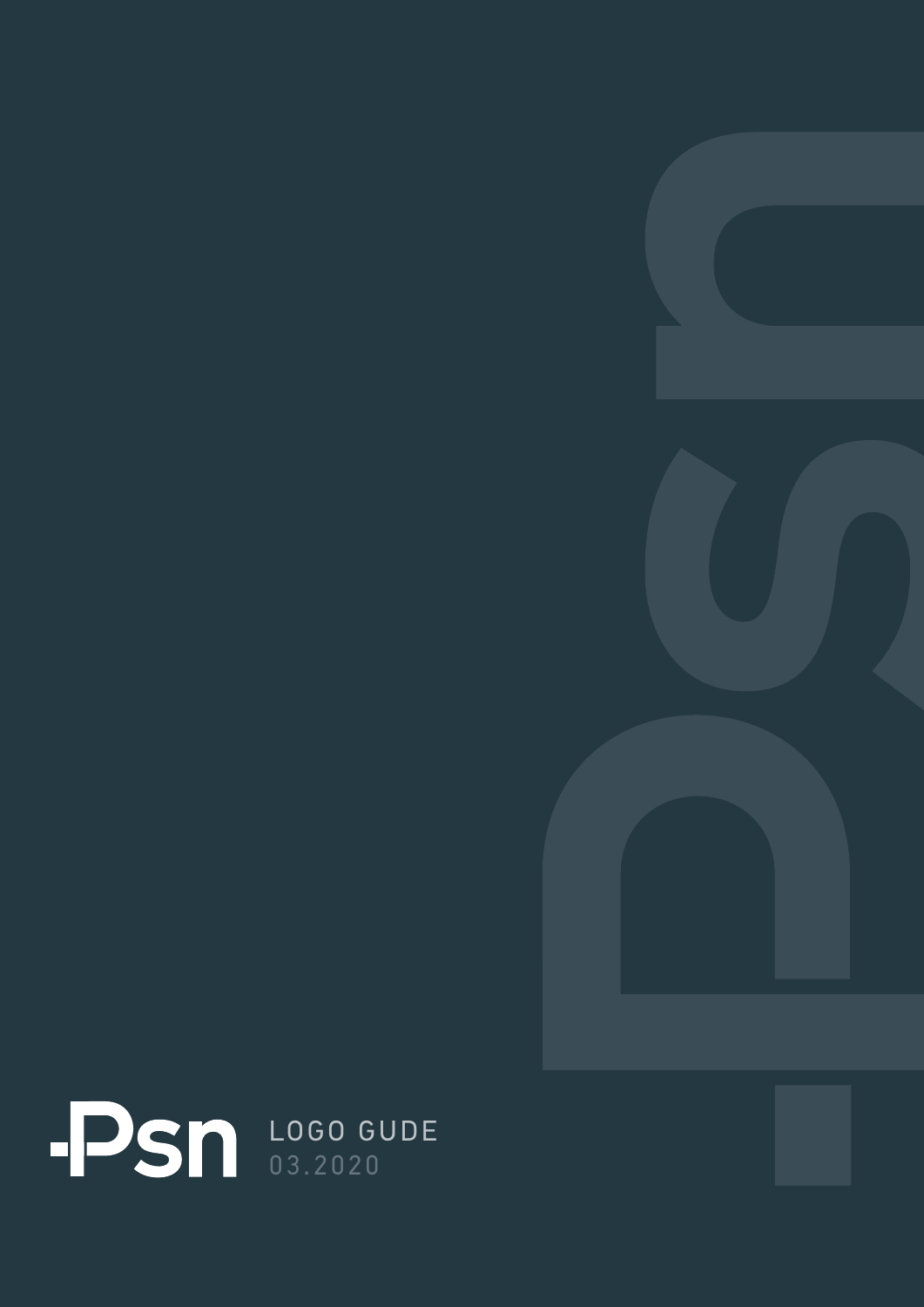## **1.1. LOGO**

The PSN logo was designed by Baht Design Studio in 2020. Its main usage format is below.



C:30 M:0 Y:0 K:90 #243842

T PF DinText Pro MEDIUM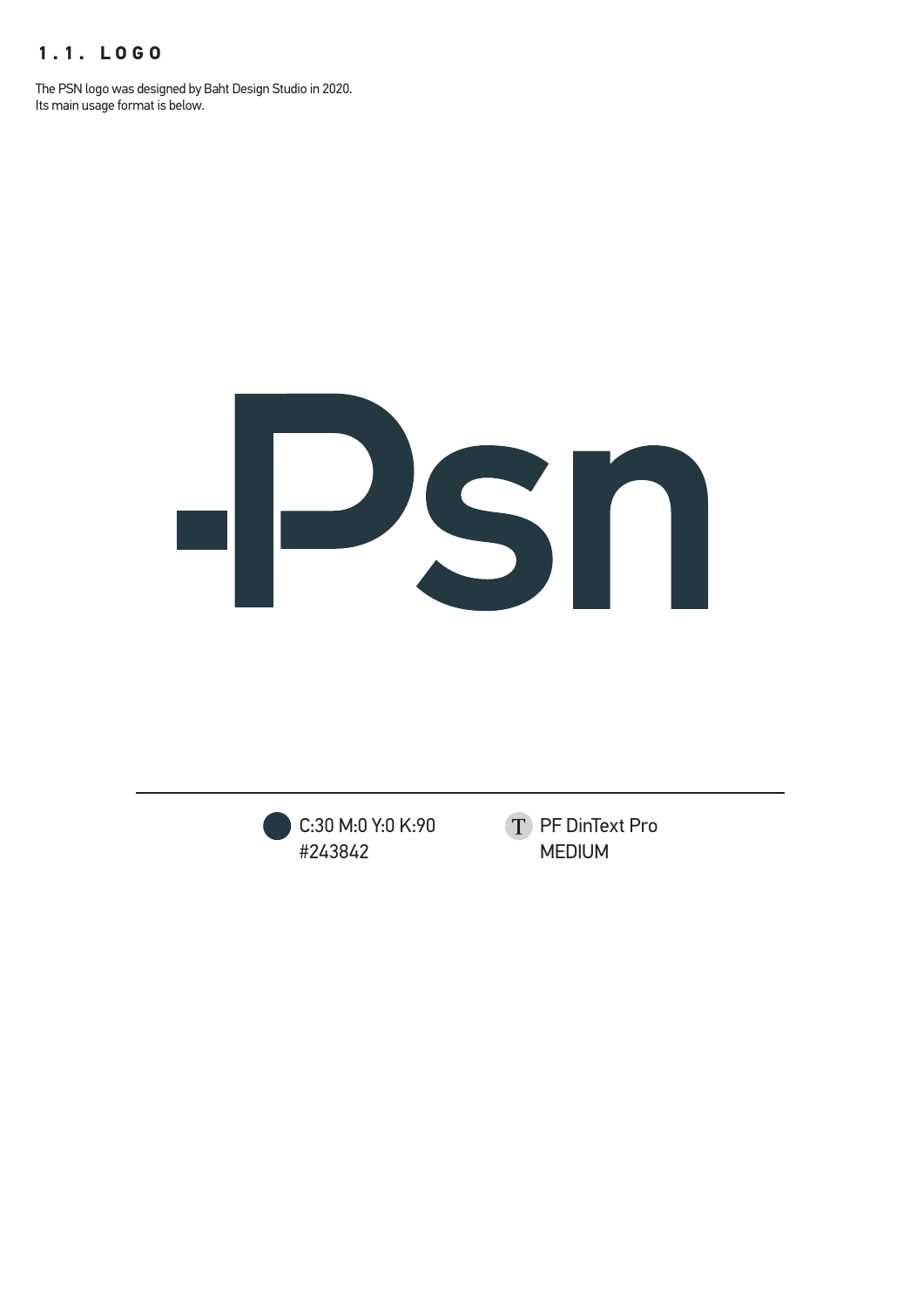## **1.2. RATIOS**

Psn logo ratios are below. Logo spaces are relative to x and y values.

There is a safe area around the logo. Other logos / text may not be placed closer than the borders.



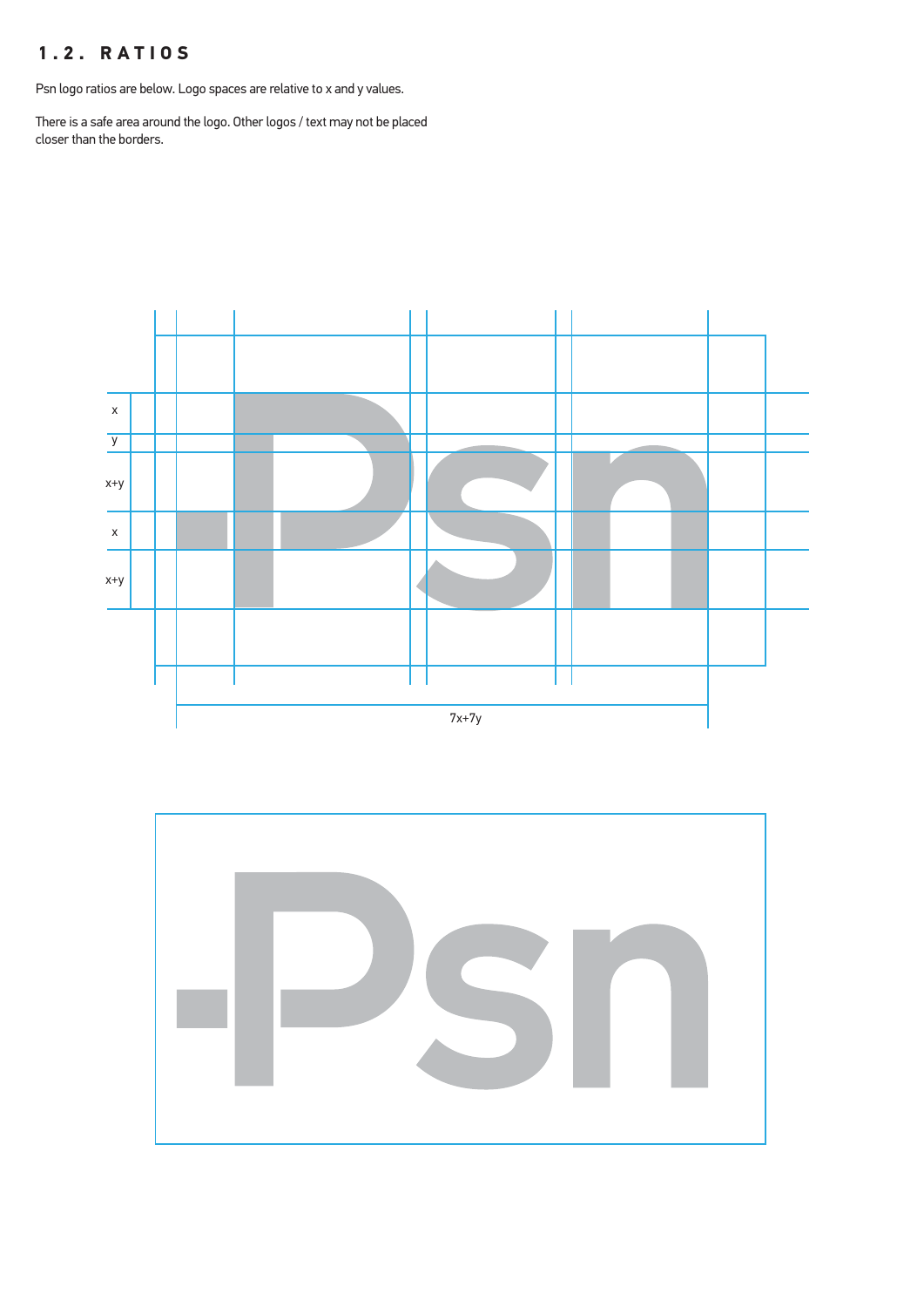#### **1.3. USE OF NEGATIVE**

The logo should be used on negative ground as below. Psn logo should be used in white.

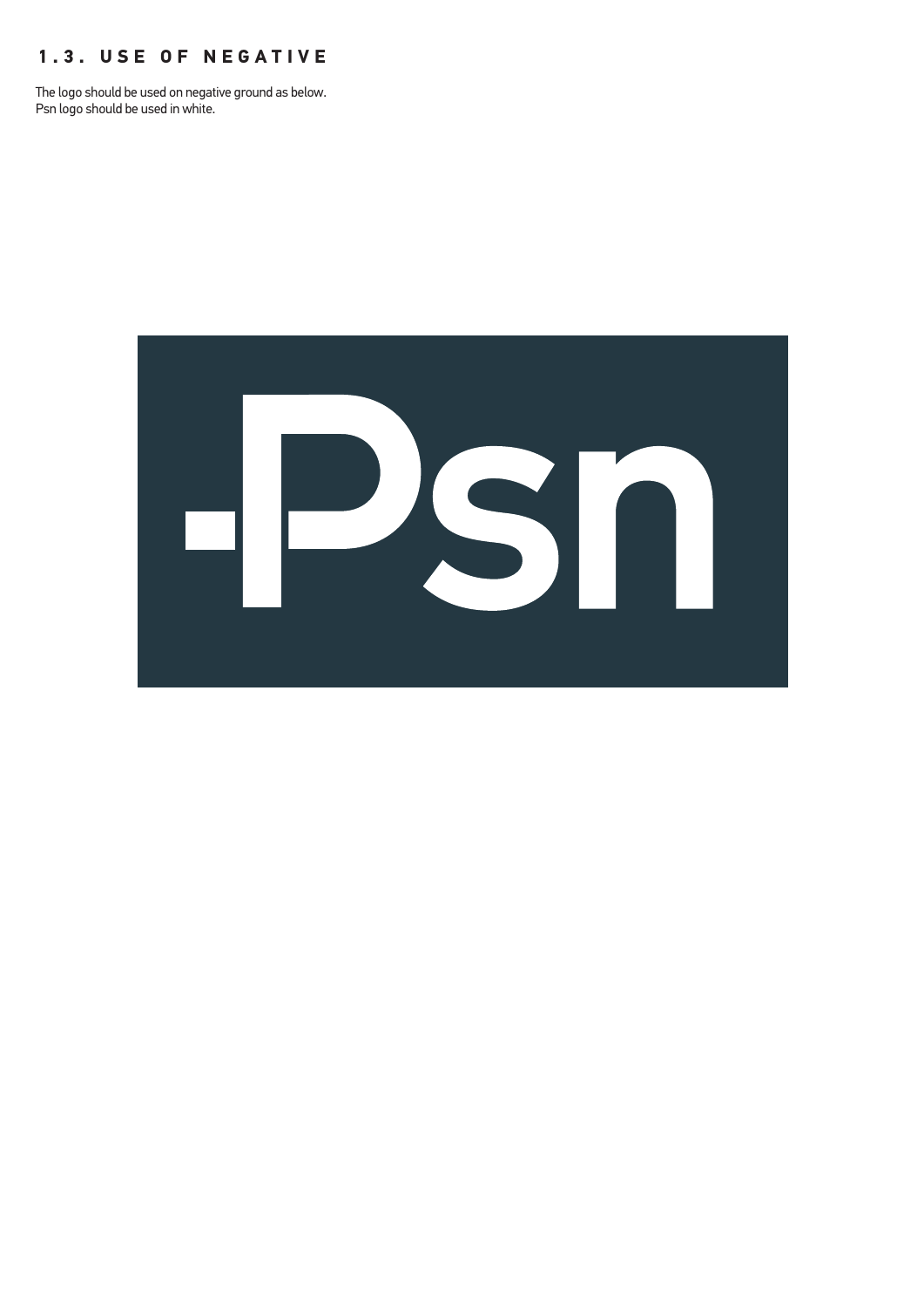## **1.4. USE OF SINGLE COLOR**

Psn logo is used as a single color on mixed colors images.

The logo should be used in white color on dark backgrounds. And should be used in PSN's gray color on light backgrounds.



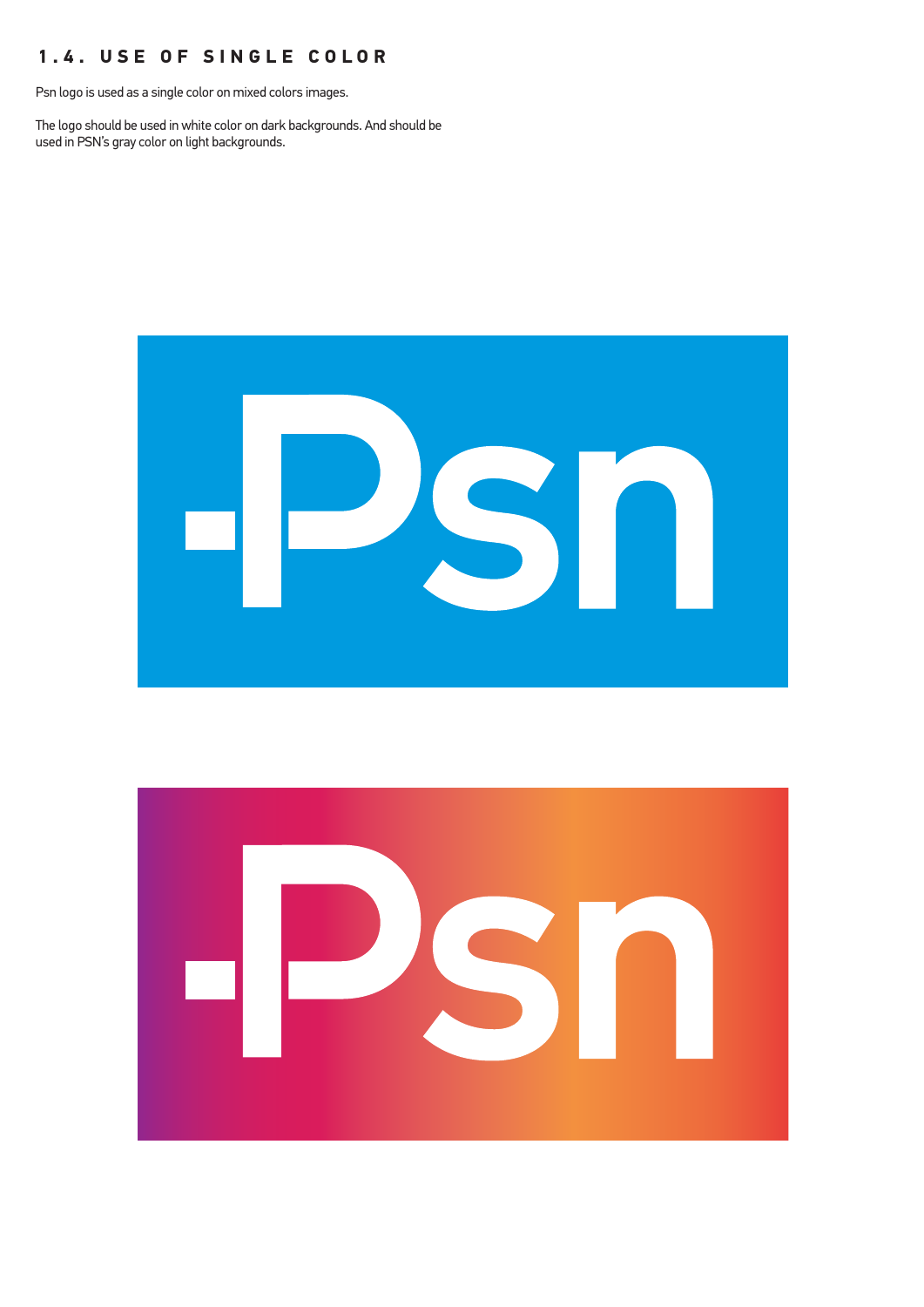## **1.5. COLORS**

CMYK and HEX codes of the logo are below. For CMYK code printing, HEX code is for digital. In addition, the following colors can be used in the corporate identity.

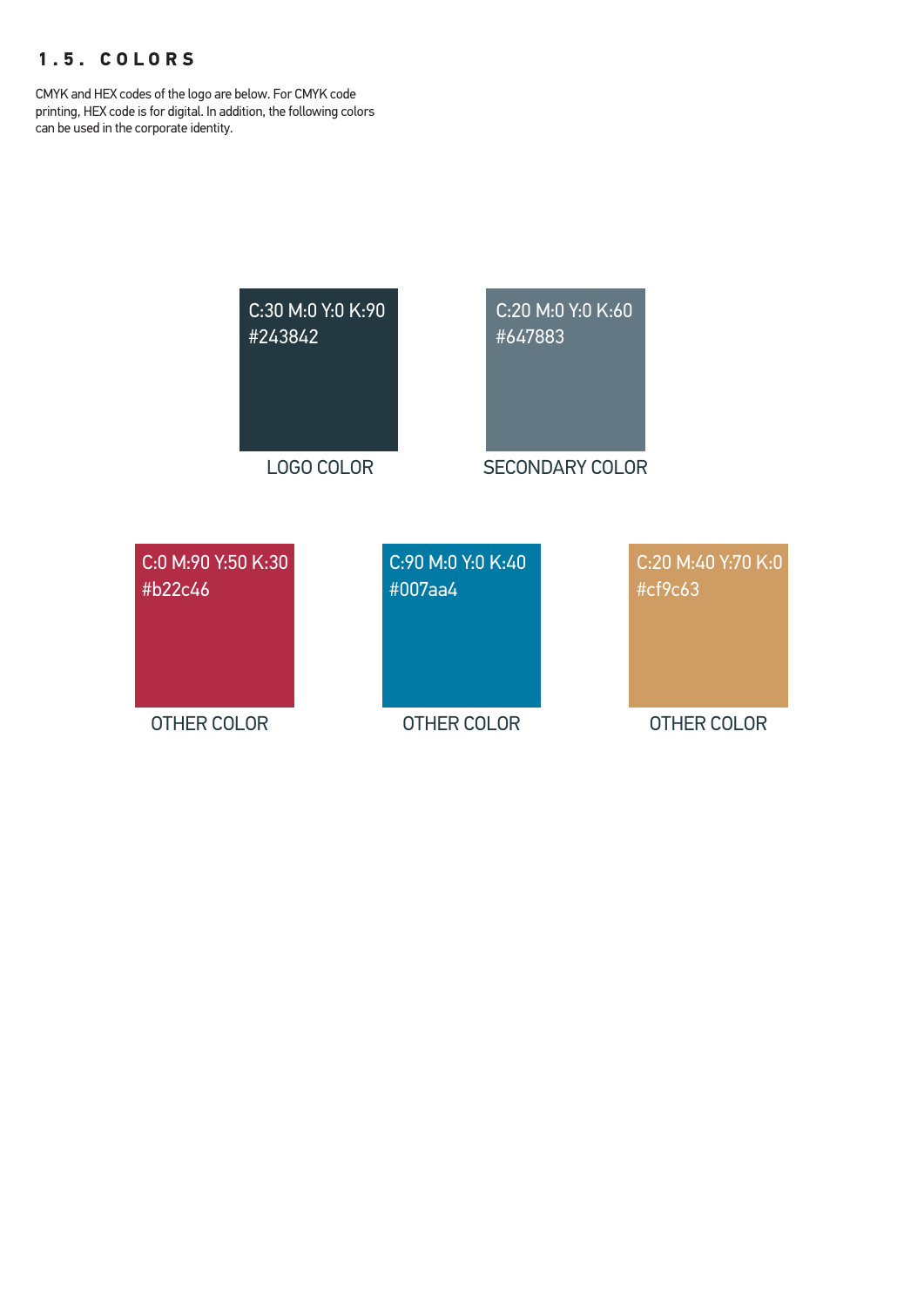#### **1.6. CORPORATE TYPEFACE**

Psn's corporate typeface is PF DinText Pro font family.

PF DINTEXT PRO LIGHT ABCDEFGHIJKL... abcdefghijkl... 0123456789....

## ABCDEFGHIJKL... abcdefghijkl... 0123456789....

PF DINTEXT PRO REGULAR

## ABCDEFGHIJKL... abcdefghijkl... 0123456789....

PF DINTEXT PRO MEDIUM

## **ABCDEFGHIJKL... abcdefghijkl... 0123456789....**

PF DINTEXT PRO BOLD

ABCDEFGHIJKL... abcdefghijkl... 0123456789....

PF DINTEXT PRO BLACK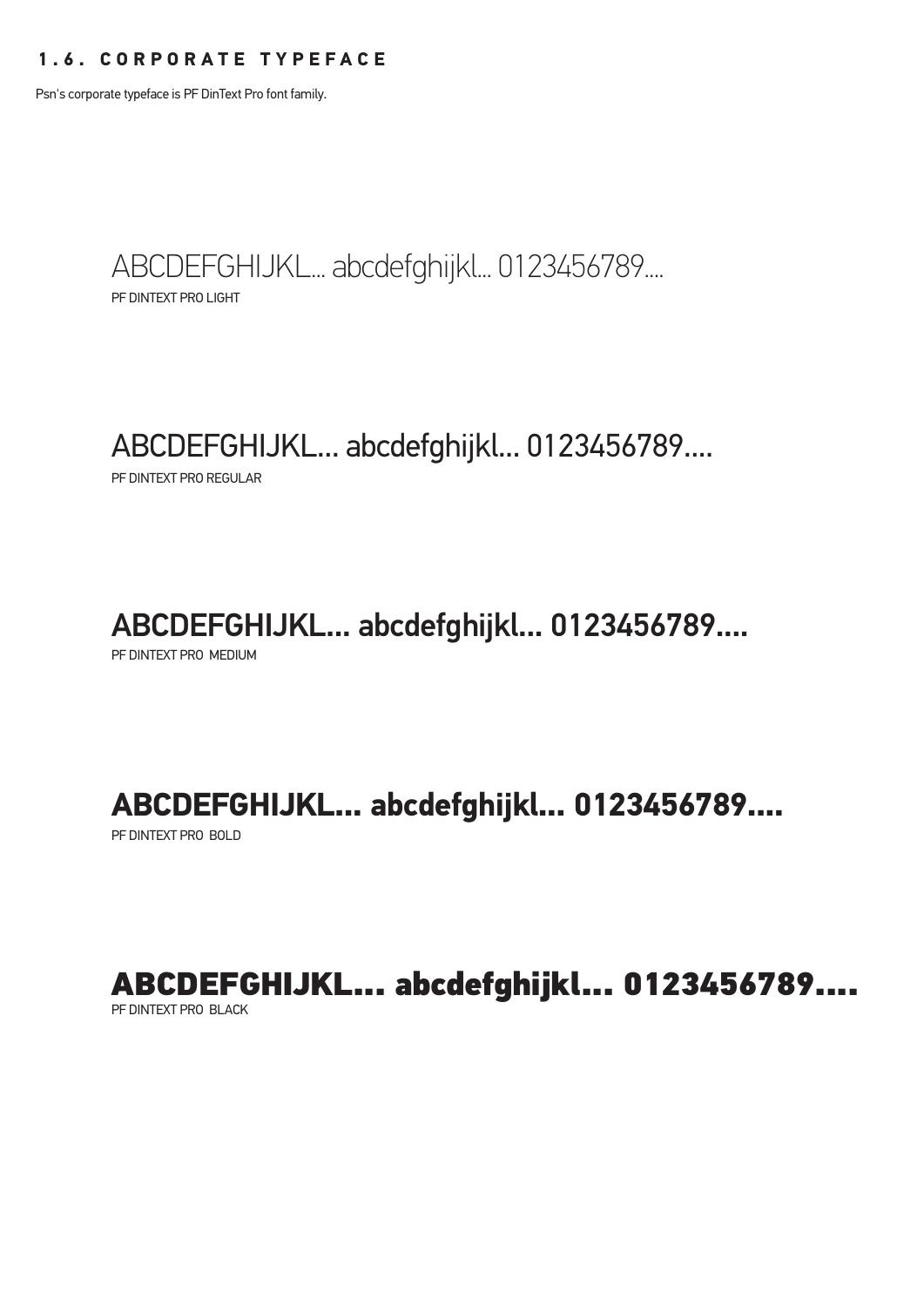

It cannot be narrowed without scale.



It cannot be extended without scale.



The length of the letter P cannot be changed.



It cannot be rotated at different angles. It can only be used upright at 90 degrees.



The distance between letters cannot be reduced.



Letter spacing cannot be changed.



Its color cannot be changed.



The logo cannot be bent.

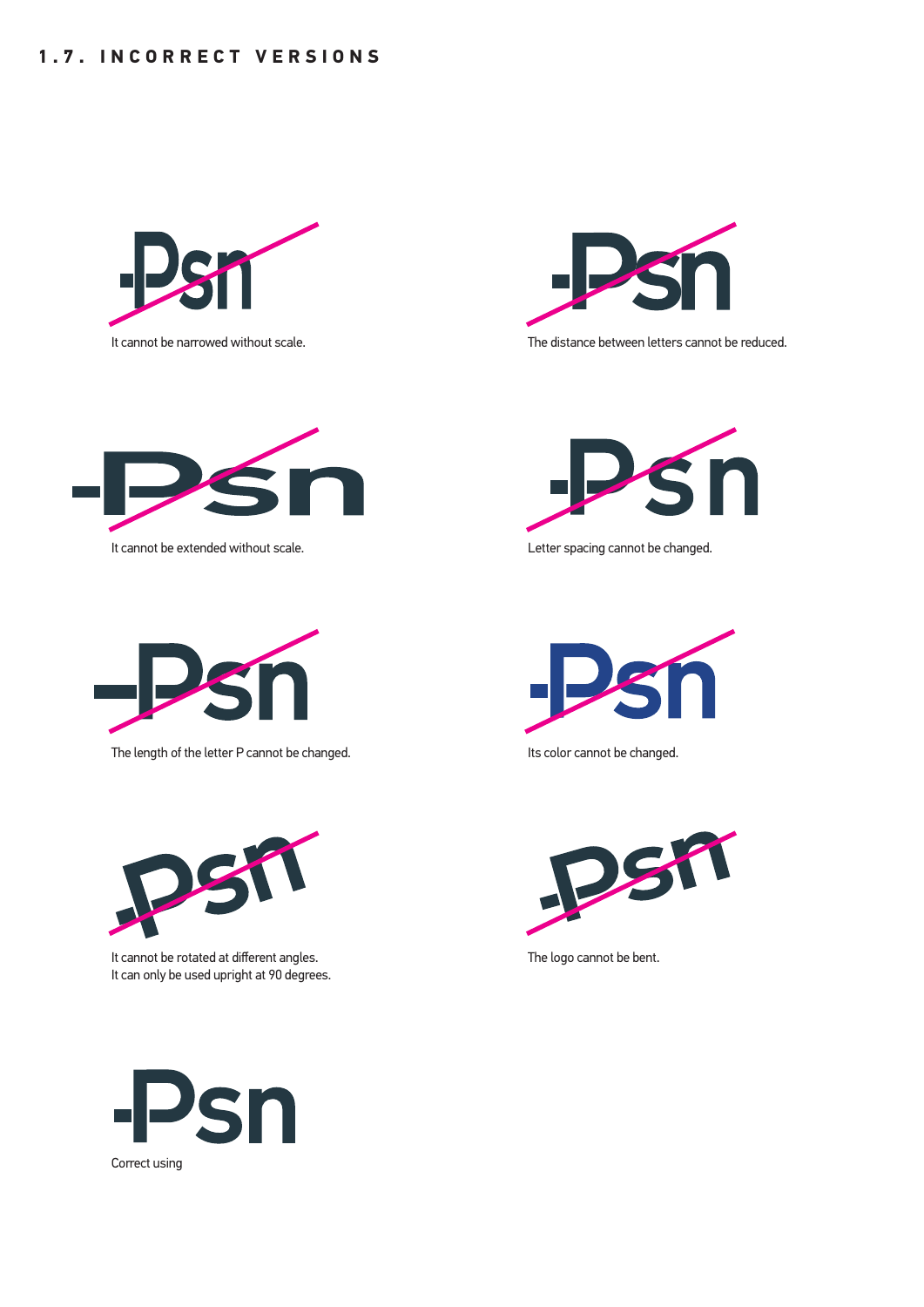## **1.9. USE OF EMBLEM**

The PSN logo is always used as a whole, because it is short and typographic. However, only the letter P can be used in very small scale areas (favicon etc.).

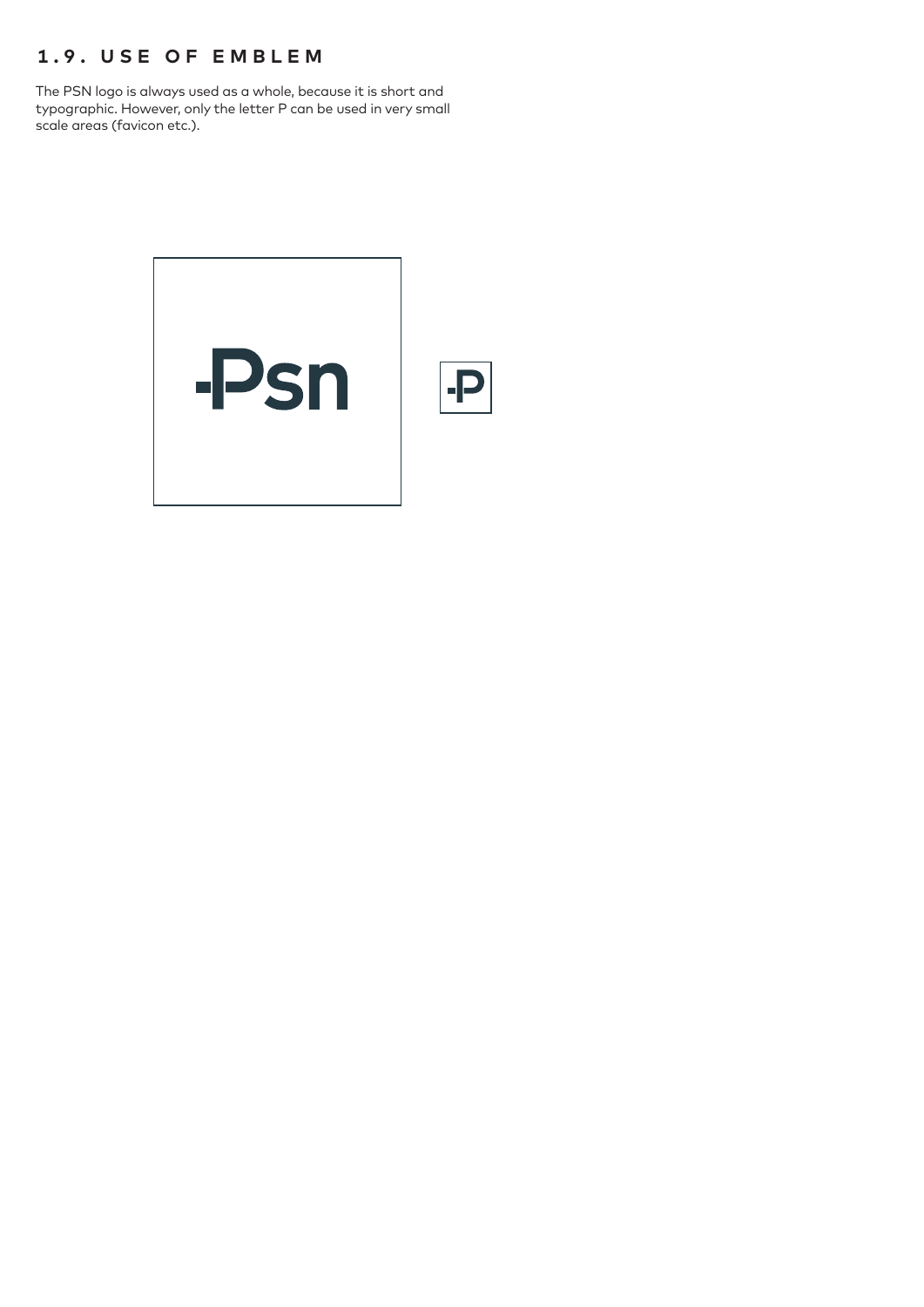# **EXAMPLE SERVICE SERVICE SERVICE SERVICE SERVICE SERVICE SERVICE SERVICE SERVICE SERVICE SERVICE SERVICE SERVICE SERVICE SERVICE SERVICE SERVICE SERVICE SERVICE SERVICE SERVICE SERVICE SERVICE SERVICE SERVICE SERVICE SERVI LASER-FIT**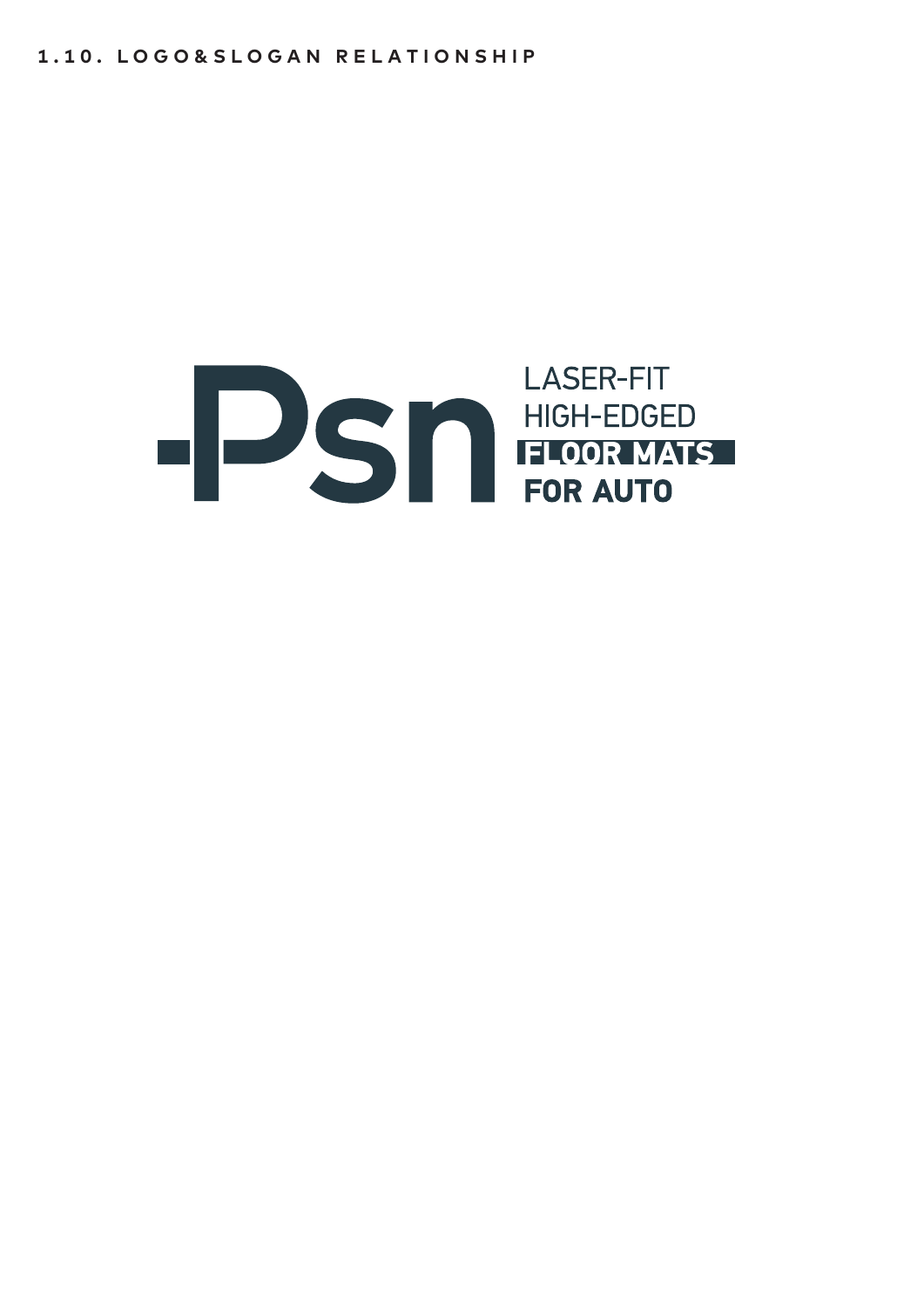## **1.11. USING CORPORATE LOGO TOGETHER**

The use of the Psn (product) and the Apesan (company) logo together can be in two ways.



PSN priority hierarchy



Equal hierarchy